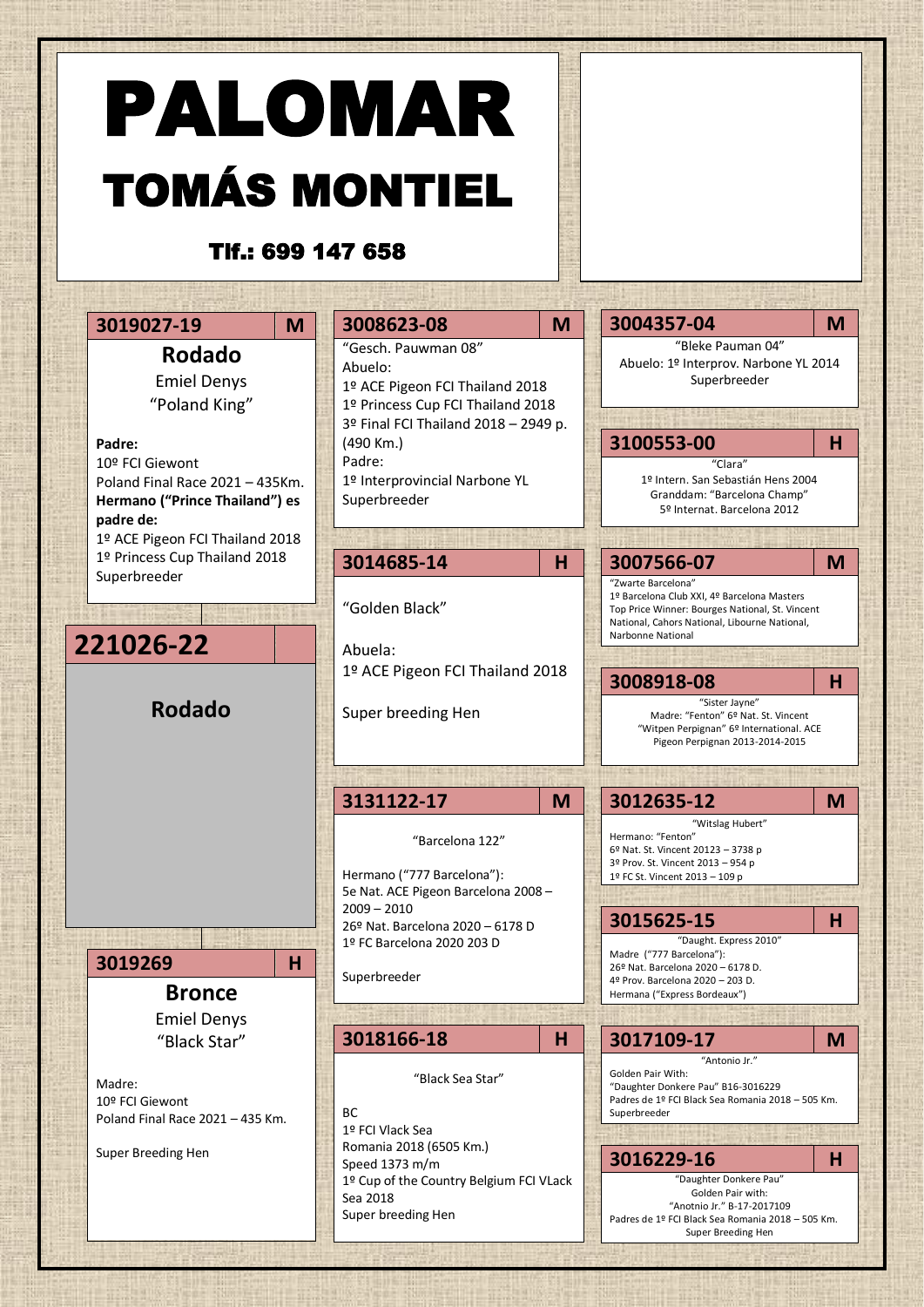

19-3019027 M POLAND KING

FATHER : 10°FCI GIEWONT POLAND FINAL RACE  $2021 - 435$  KM FULL BROTHER: "PRINCE THAILAND" IS **FATHER:** 1°ACE PIGEON FCI THAILAND 2018 1° PRINCESS CUP THAILAND 2018 **SUPERBREEDER** 

## Pédigree Pigeon: B 19-3019027 M